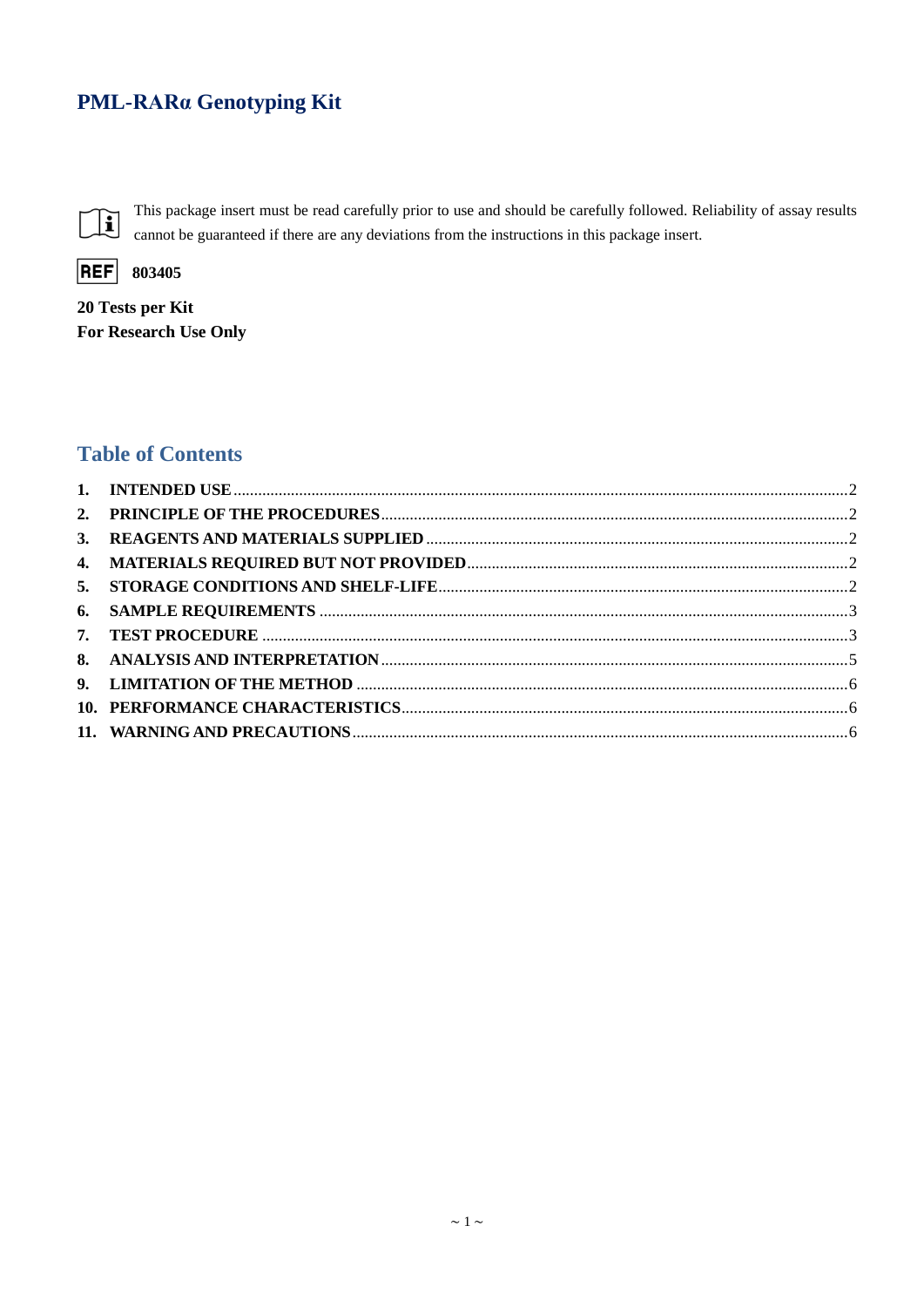#### <span id="page-1-0"></span>**1. INTENDED USE**

**PML-RARα** Genotyping Kit is a qualitative test for differentiating of PML-RARα L, PML-RARα S and PML-RARα V three splice variants with leukemia. The kit detects RNA transcripts of fusion genes extracted from human bone marrow or whole blood samples with PML-RARα. The results obtained from the kit provides more information of PML-RARα to professionals for comprehensive consideration associated with patient condition, drug indication, therapeutic response and other detection findings.

#### <span id="page-1-1"></span>**2. PRINCIPLE OF THE PROCEDURES**

**PML-RARα** Genotyping Kit is a RT-qPCR based assay for differentiating the subtype of L, S and V. Included in the kit are RT reaction mix and qPCR mix. cDNA is synthesized by adding purified total RNA to the RT reaction mix. The resulting cDNA is added to qPCR reaction tube, which contain specific PCR primers and probes for detection of fusion genes and an internal control gene of GUSB. The qPCR is performed in a real-time thermal cycler with optical filters for the detection of FAM, HEX, ROX and Cy5 fluorescence signals. Amplification plots and the resulting Cq (Quantification cycle) values are used for the identification of the fusion gene subtype. Detection of the GUSB gene is an internal control for the integrity of the RNA sample and functionality of both cDNA and qPCR reactions.

## <span id="page-1-2"></span>**3. REAGENTS AND MATERIALS SUPPLIED**

**PML-RARα** Genotyping Kit contains reagents for 20 tests, components are tabulated as below (table 1):

| $\ldots$                      |                  |                                    |  |  |  |
|-------------------------------|------------------|------------------------------------|--|--|--|
| Component                     | Volume $(\mu L)$ | Description                        |  |  |  |
| RT Mix                        | 297              | For reverse transcription reaction |  |  |  |
| RT Enzyme                     | 36               |                                    |  |  |  |
| <b>P/R PCR Mix-1</b>          | 436              | For qPCR reaction                  |  |  |  |
| LF Polymerase                 | 10               |                                    |  |  |  |
| <b>P/R L Positive Control</b> | 40               | For positive control               |  |  |  |
| <b>P/R S Positive Control</b> | 40               |                                    |  |  |  |
| <b>P/R V Positive Control</b> | 40               |                                    |  |  |  |
| dd H <sub>2</sub> O           | 200              | For negative control               |  |  |  |
| User manual                   | 1 piece          |                                    |  |  |  |

 **Table 1**. Reagents and Materials in the Kit

#### <span id="page-1-3"></span>**4. MATERIALS REQUIRED BUT NOT PROVIDED**

- Real-time thermal cycler with FAM, HEX, ROX and Cy5 detection channels. Such as Bio-Rad CFX96, Mx3005P/3000P, ABI7500, Light Cycler 96 and SLAN 96s/96p/48p.
- Thermal Heating Block
- Disposable powder-free gloves
- dd H2O
- Adjustable pipettes and sterile filtered pipette tips
- Vortex mixer
- Desktop centrifuge for 0.1 ml or 0.2 ml optical PCR tubes, 8-tube Strips or 96 plates as well as 1.5 ml microcentrifuge tubes
- 0.1 ml or 0.2 ml optical PCR tubes, 8-tubes strips with Optical Caps or 96 plates with sealing film which match the Bio-Rad CFX96, Mx3005P/3000P, ABI7500, Light Cycler 96 or SLAN 96s/96p/48p.

## <span id="page-1-4"></span>**5. STORAGE CONDITIONS AND SHELF-LIFE**

**THE** kit with all components is stable for 12 months when stored between -25  $\degree$ C and -18  $\degree$ C. The qPCR reagents including B/A PCR Mix must be protected from light to avoid bleaching of the probes. The expiration date of each component is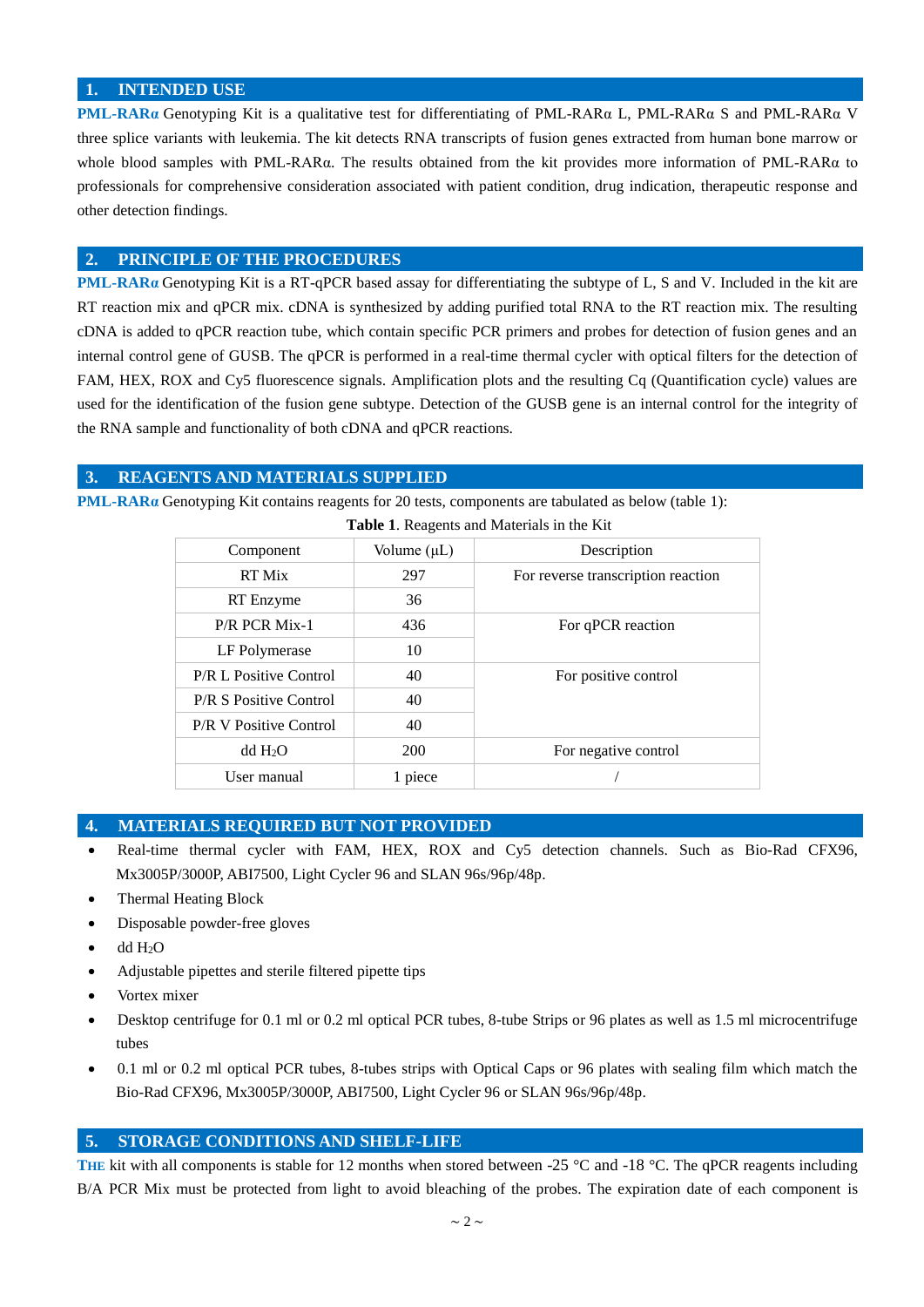printed on each tube label. Frequent freeze-thaw cycles  $(>\frac{3x}{x})$  of the kit should be avoided. The kit should be shipped at low temperature.

## <span id="page-2-0"></span>**6. SAMPLE REQUIREMENTS**

#### **COLLECTION OF PRIMARY SAMPLES**

Collect 2~3 mL bone marrow or whole blood sample according to routine collection procedure using EDTA or sodium citrate for anticoagulation. DO NOT use heparin due to its inhibition to PCR reaction. Total RNA should be isolated immediately after collection or should be stored at 2-8 ℃ for no more than 24 hours as RNA degrades easily. If not, remove the red blood cells, then add 1 mL of trizol per  $5 \times 10 \times 10^6$  leukocytes and store at -70 °C for no more than one month.

#### **EXTRACTION OF TOTAL RNA**

Isolate total RNA from bone marrow or whole blood by an appropriate method, use of trizol is recommended. Since the quality of RNA would affect the test results, it is suggested that the concentration and purity of RNA should be measured with UV spectrophotometer. The ratio of A260/A280 should be within 1.9-2.1, and the ratio of A260/A230 should be above 2.0. In order to avoid RNA degradation, the isolation should be carried out in RNase-free environment, such as a biological safety cabinet or clean bench. Make sure all microcentrifuge tubes, PCR tubes and other consumables are free of RNase. Wear latex gloves, masks or use other protective methods throughout the process to avoid RNase contamination.

#### **MASS CONCENTRATION OF TOTAL RNA USED FOR RT**

After isolation, reverse transcription must be done immediately, or the RNA should be stored at -70  $\degree$ C for no more than 3 months. For accurate detection, the recommended mass concentration of total RNA should be between 20 ng/ $\mu$ L and 200 ng/μL. Before reverse transcription, it is suggested that the integrity of RNA should be evaluated if the laboratory conditions permit. Agarose or denaturing agarose gel electrophoresis is recommended to assess RNA integrity. A 28s rRNA/18s rRNA ratio of 2 means good integrity. If not, the Cq values of Cy5 from P/R PCR Mix-1 for each total RNA will be above 25 cycles.

<span id="page-2-1"></span>

**Figure 1**. Test procedure at a glance.

#### **7.1 REVERSE TRANSCRIPTION (RT)**

a. **THAW** the RT Mix at room temperature ( $15~25$  °C) and vortex it for 10 seconds. RT Enzyme is no need to be vortexed. Then spin them briefly to collect the reagents at the bottom of the tubes.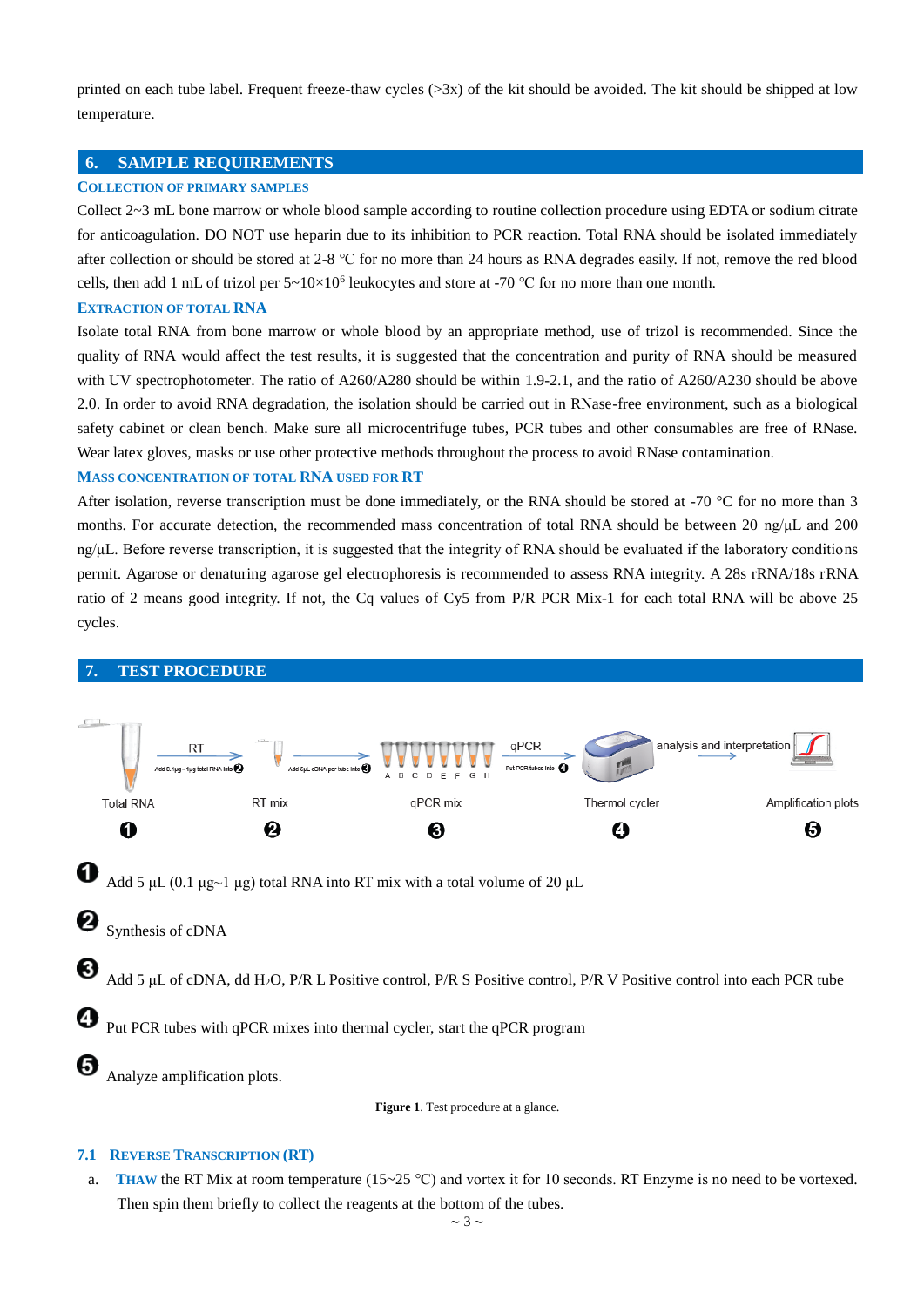b. **PREPARE** RT reaction mix using PCR tubes for 20 μL reaction volume as Table 2:

|                  | --------                         |
|------------------|----------------------------------|
| Reagents         | Volume $(\mu L)/\text{reaction}$ |
| LF RT Mix        | 13.5                             |
| LF RT Enzyme     | 1.5                              |
| <b>Total RNA</b> |                                  |

**Table 2. RT Reaction Mix Preparation**

One RT reaction is for one sample use only. RT reaction mixes for multiple samples (as well as Positive Control) should be pre-mixed as a master mix with 5 % overage to cover pipetting losses. Spin the PCR tubes of RT reaction mix for 5 seconds at 3000 rpm/min. The whole preparation process should be completed within 2 hours and the prepared RT reaction mix should be used for the next step within 1 hour.

c. **PLACE** the PCR tubes of RT reaction mix in Thermal Cycler, incubate at 37  $\degree$  C for 15 minutes, then 85  $\degree$  C for 5 seconds.

#### **7.2 Q-PCR**

- a. **THAW** all the P/R PCR Mix-1, Positive Control and ddH<sub>2</sub>O to room temperature (15~25 °C). Vortex P/R PCR Mix-1 for 10 seconds, and Positive Control for 30 seconds. LF polymerase and ddH<sub>2</sub>O is no need to be vortexed, then spin all these tubes briefly.
- b. **PREPARE** master PCR mix using 1.5 mL microcentrifuge tubes for 20 μL reaction volume as follows (**Table 3**):

| Table 5. Master T CK MIA I reparation |                 |                  |  |  |
|---------------------------------------|-----------------|------------------|--|--|
| Reaction                              | Reagents        | Volume $(\mu L)$ |  |  |
| <b>PCR Mix</b>                        | $P/R$ PCR Mix-1 | $19.8n*$         |  |  |
|                                       | LF Polymerase   | 0.2n             |  |  |

**Table 3. Master PCR Mix Preparation**

\*n equals the number of samples plus 5, for example, if there are x samples need to be tested in this run, n (n=x+5, the "5" is for P/R L Positive Control, P/R S Positive Control, P/R V Positive Control, ddH2O and pipetting errors respectively) tubes of PCR mix should be prepared.

- c. **VORTEXING** the master PCR mix-1 for 10 seconds and spin the tubes briefly.
- d. **DISPENSE** 20 μL of the master PCR mix per well into optical PCR tubes, 8-tubes strips or 96 plates.
- e. **ADD** 5 μL of each cDNA templates and positive control as well as ddH2O into PCR mix. A Layout example is shown in **Figure 2** (take 8-tubes strips for example).



**Figure 2**. Sample and control distribution in the 8-tubes strips.

- f. **SPIN** the PCR tubes for 5 seconds briefly.
- g. **PLACE** the PCR tubes, 8-tubes strips or 96 plates in the thermal cycler and run the pre-set program (see **Table 4**).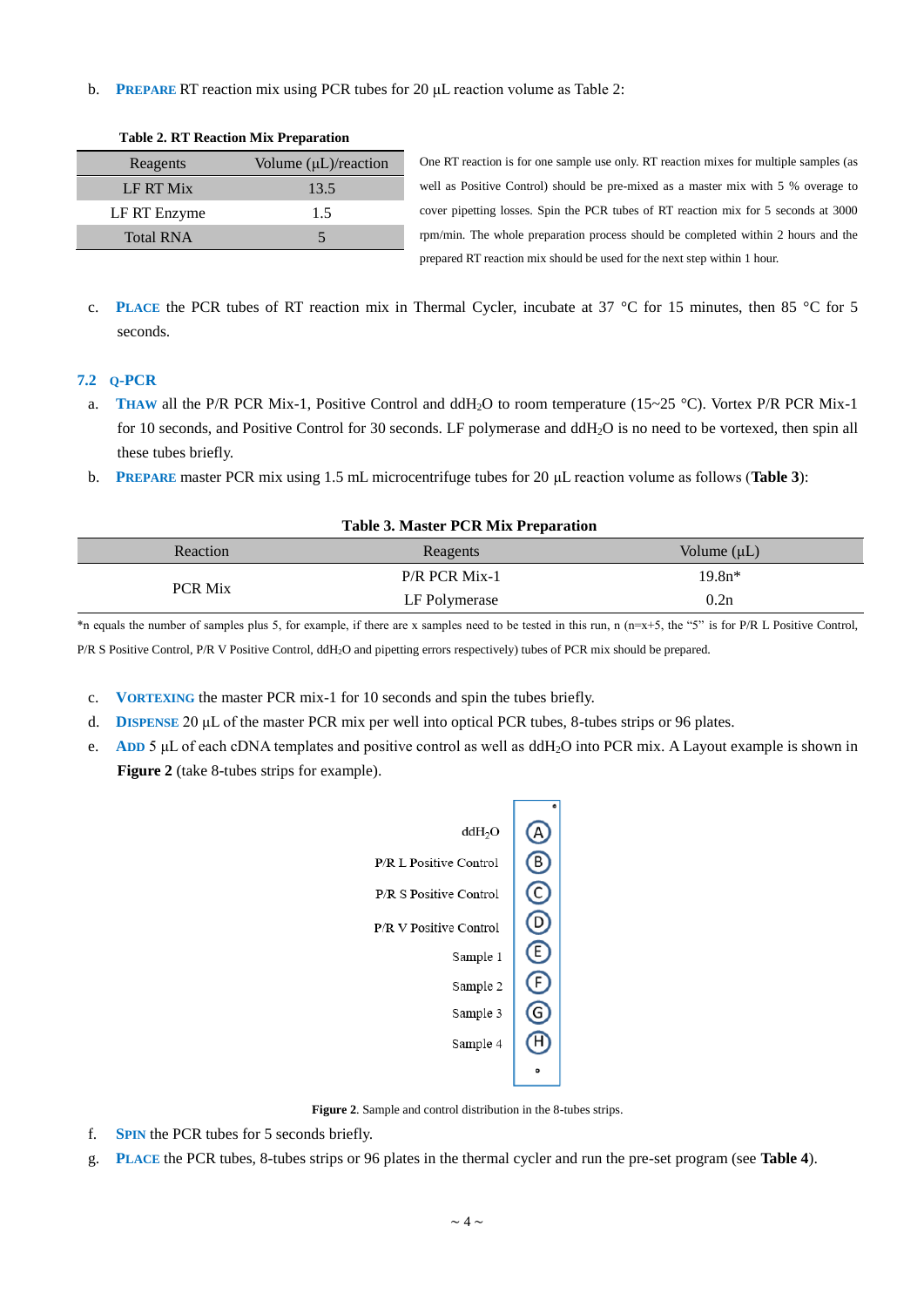| Table 4. Program of qPCR    |                                                      |              |  |  |
|-----------------------------|------------------------------------------------------|--------------|--|--|
| <b>Stage</b>                | Condition                                            | Cycle number |  |  |
| <b>UNG</b> pre-treatment    | 50 $C2$ minutes                                      |              |  |  |
| <b>Initial denaturation</b> | 95 $\mathbb{C}$ , 10 minutes                         |              |  |  |
| Touchdown cycling program   | 95 $C_{0}20$ seconds                                 | 10           |  |  |
|                             | 65 °C,1 minute (decreased 1 °C per cycle)            |              |  |  |
|                             | 72 $C$ , 1 minute                                    |              |  |  |
| <b>PCR</b> cycling program  | 95 °C, 20 seconds                                    | 40           |  |  |
|                             | 56 °C, 32 seconds, collect the fluorescent signal in |              |  |  |
|                             | FAM, HEX, ROX and Cy5                                |              |  |  |
|                             | 72 $C1$ minute                                       |              |  |  |

h. **After** the program is finished, put the PCR tubes (closed) into a self-sealing (zip) bag, sealed tightly, and treat as pollutant source.

## <span id="page-4-0"></span>**8. ANALYSIS AND INTERPRETATION**

#### 8.1 **CQ VALUE DETERMINATION**

After the run of qPCR, a threshold line should be carefully set up to allow accurate Cq (shown in **Figure 3**). Note: Threshold line setting should automatically output by the instrument. If the signal occurs too early or fluctuates significantly, the automatic threshold line may be not suitable for data processing. Manually set up baseline threshold according to the original amplification curve and the instruction of thermal cycler.



**Figure 3**. Cq is the intersection between the amplification curve and the threshold line.

## 8.2 **ddH2O**

The Cq values in any channels should be above 35. If not, the run is invalid and should be repeated.

#### 8.3 **Positive Control**

Signal should be detected in all positive controls

- **P/R L Positive Control**, the Cq values of FAM channel, HEX channel and CY5 channel should be less than 25.
- **P/R S Positive Control**, the Cq values of ROX channel and CY5 channel should be less than 25.
- **P/R V Positive Control**, the Cq values of FAM channel and CY5 channel should be less than 25.
- If not, the run is invalid and should be repeated.

#### 8.4 **Samples**

- The Cq values of Cy5 channels should be less than 25.
- Cq values for positive sample signals other than Cy5 should be below 30. Cq values above 30 might be non-specific amplification (shown in **Figure 4**). Repeat the test with fresh RNA, if the second test is positive, the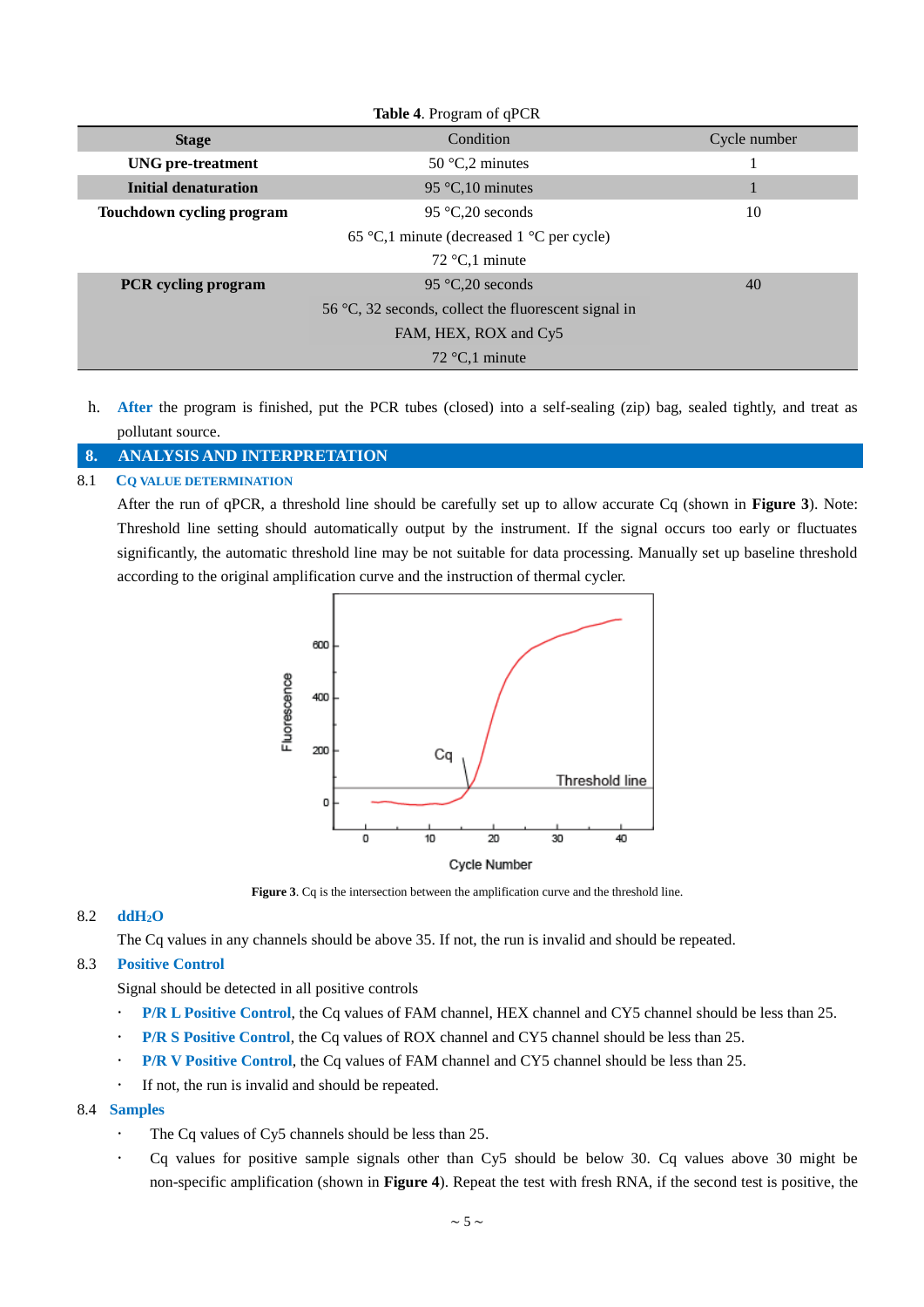sample is positive for the corresponding fusion gene. Other diagnostic techniques are highly recommended to confirm the results from positive tests with Ct values above 30.



**Figure 4.** Non-specific signal in sample

The fusion gene type for positive samples should be interpreted according to **Table 5**.

| <b>Table 5.</b> Interpretation Table |                                                       |  |  |  |
|--------------------------------------|-------------------------------------------------------|--|--|--|
| <b>Fluorescence Signals</b>          | <b>Results</b>                                        |  |  |  |
| $FAM+HEX+Cy5$                        | $PML-RAR\alpha L$                                     |  |  |  |
| $ROX+Cv5$                            | $PML-RAR\alpha S$                                     |  |  |  |
| $FAM+Cy5$                            | $PML-RAR\alpha V$                                     |  |  |  |
| Cy5                                  | Not PML-RARα L, PML-RARα S, PML-RARα V splice variant |  |  |  |

#### <span id="page-5-0"></span>**9. LIMITATION OF THE METHOD**

- The kit can only differentiate PML-RARα L, PML-RARα S and PML-RARα V splice variants, other fusion genes or splice variants are not covered.
- The Cq values cannot be used for quantification of the fusion transcripts level.
- The low level of fusion transcripts in samples can result in false negative results because of the kit's limit of detection.

## <span id="page-5-1"></span>**10. PERFORMANCE CHARACTERISTICS**

LIMIT OF DETECTION: 100 copies/reaction.

#### <span id="page-5-2"></span>**11. WARNING AND PRECAUTIONS**

**THE** instruction must be followed exactly to get accurate results.

- Do not pool reagents from different kits or lots, and do not use after the expiration date printed on the external box label.
- Use aerosol barrier pipette tips.
- Laboratory workbenches, pipettes and other [consumables](app:ds:consumables) must be cleaned with bleach regularly.
- Opening qPCR tubes after amplification should be avoided in order to minimize the risk of contamination.
- Gloves should be worn during the whole operation.
- The test results should not be used as the only reference for treatment planning. Clinicians should make comprehensive decision in consideration of patient condition, drug indications, therapeutic response and so on.